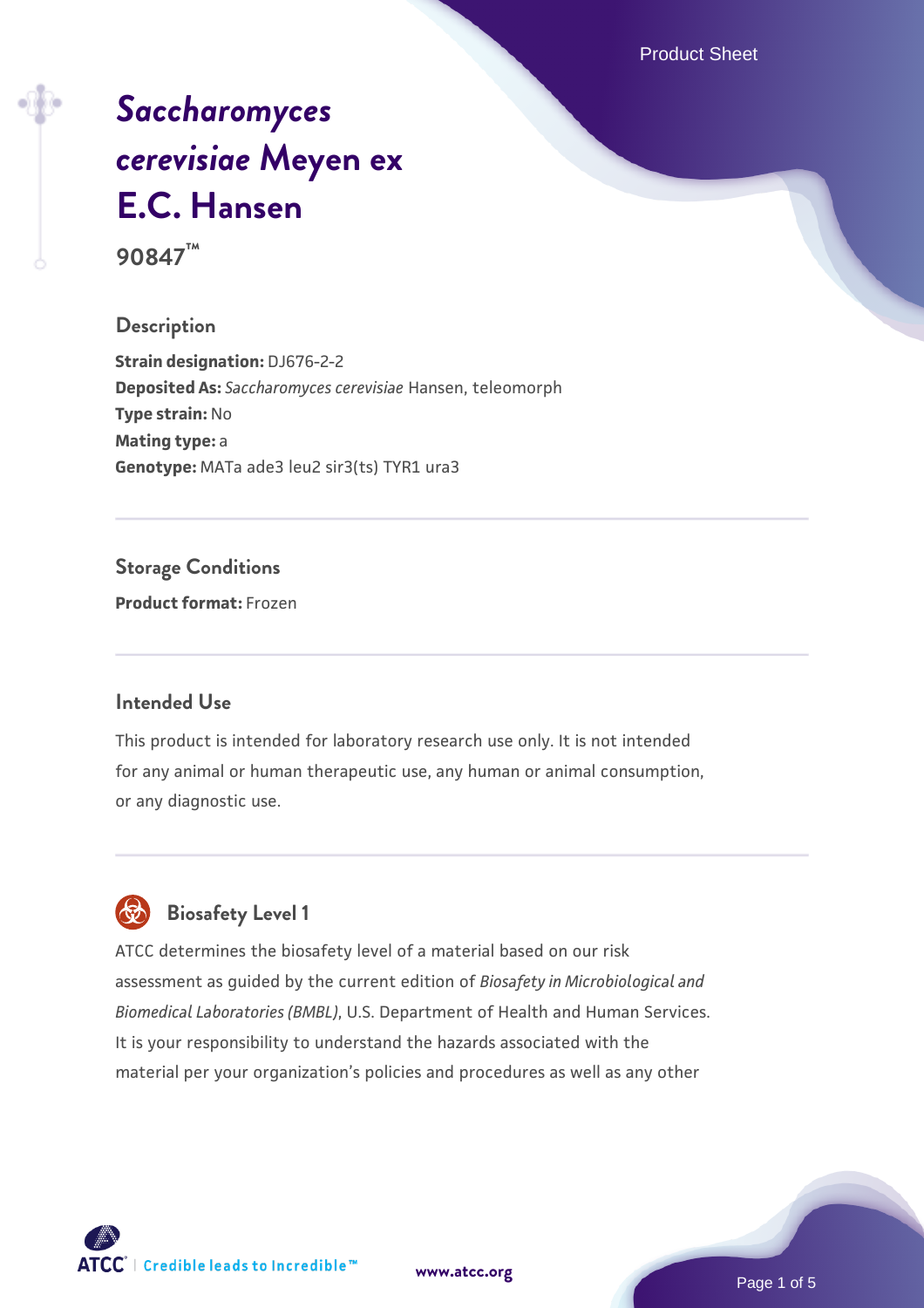#### **[Saccharomyces cerevisiae](https://www.atcc.org/products/90847)** [Meyen ex E.C. Hansen](https://www.atcc.org/products/90847) **90847**

applicable regulations as enforced by your local or national agencies.

ATCC highly recommends that appropriate personal protective equipment is always used when handling vials. For cultures that require storage in liquid nitrogen, it is important to note that some vials may leak when submersed in liquid nitrogen and will slowly fill with liquid nitrogen. Upon thawing, the conversion of the liquid nitrogen back to its gas phase may result in the vial exploding or blowing off its cap with dangerous force creating flying debris. Unless necessary, ATCC recommends that these cultures be stored in the vapor phase of liquid nitrogen rather than submersed in liquid nitrogen.

# **Certificate of Analysis**

For batch-specific test results, refer to the applicable certificate of analysis that can be found at www.atcc.org.

#### **Growth Conditions**

**Medium:**  [ATCC Medium 1245: YEPD](https://www.atcc.org/-/media/product-assets/documents/microbial-media-formulations/1/2/4/5/atcc-medium-1245.pdf?rev=705ca55d1b6f490a808a965d5c072196) **Temperature:** 25°C

## **Material Citation**

If use of this material results in a scientific publication, please cite the material in the following manner: *Saccharomyces cerevisiae* Meyen ex E.C. Hansen (ATCC 90847)



**[www.atcc.org](http://www.atcc.org)**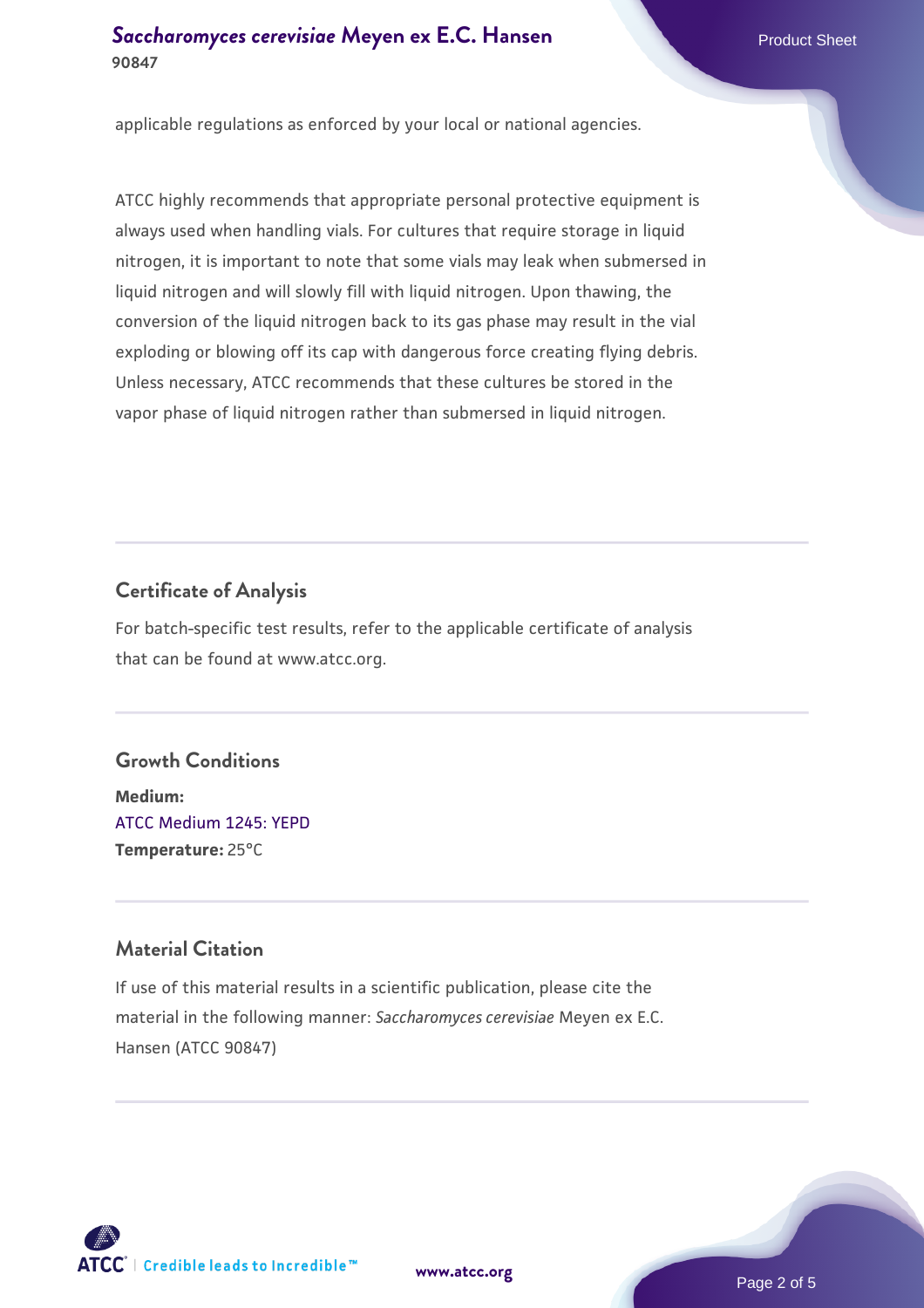#### **[Saccharomyces cerevisiae](https://www.atcc.org/products/90847)** [Meyen ex E.C. Hansen](https://www.atcc.org/products/90847) **90847**

## **References**

References and other information relating to this material are available at www.atcc.org.

#### **Warranty**

The product is provided 'AS IS' and the viability of ATCC® products is warranted for 30 days from the date of shipment, provided that the customer has stored and handled the product according to the information included on the product information sheet, website, and Certificate of Analysis. For living cultures, ATCC lists the media formulation and reagents that have been found to be effective for the product. While other unspecified media and reagents may also produce satisfactory results, a change in the ATCC and/or depositor-recommended protocols may affect the recovery, growth, and/or function of the product. If an alternative medium formulation or reagent is used, the ATCC warranty for viability is no longer valid. Except as expressly set forth herein, no other warranties of any kind are provided, express or implied, including, but not limited to, any implied warranties of merchantability, fitness for a particular purpose, manufacture according to cGMP standards, typicality, safety, accuracy, and/or noninfringement.

#### **Disclaimers**

This product is intended for laboratory research use only. It is not intended for any animal or human therapeutic use, any human or animal consumption, or any diagnostic use. Any proposed commercial use is prohibited without a license from ATCC.

While ATCC uses reasonable efforts to include accurate and up-to-date information on this product sheet, ATCC makes no warranties or representations as to its accuracy. Citations from scientific literature and



**[www.atcc.org](http://www.atcc.org)**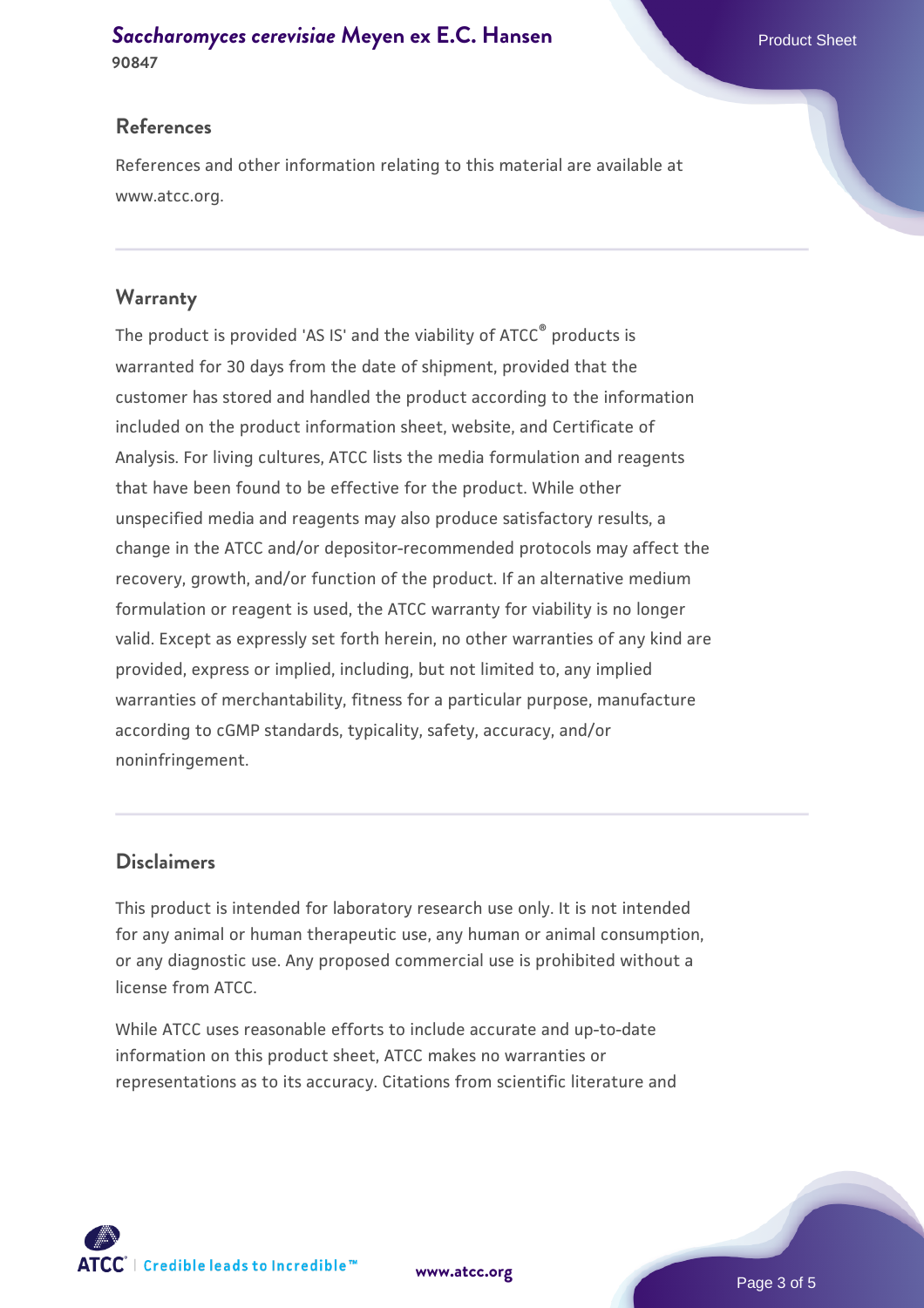patents are provided for informational purposes only. ATCC does not warrant that such information has been confirmed to be accurate or complete and the customer bears the sole responsibility of confirming the accuracy and completeness of any such information.

This product is sent on the condition that the customer is responsible for and assumes all risk and responsibility in connection with the receipt, handling, storage, disposal, and use of the ATCC product including without limitation taking all appropriate safety and handling precautions to minimize health or environmental risk. As a condition of receiving the material, the customer agrees that any activity undertaken with the ATCC product and any progeny or modifications will be conducted in compliance with all applicable laws, regulations, and guidelines. This product is provided 'AS IS' with no representations or warranties whatsoever except as expressly set forth herein and in no event shall ATCC, its parents, subsidiaries, directors, officers, agents, employees, assigns, successors, and affiliates be liable for indirect, special, incidental, or consequential damages of any kind in connection with or arising out of the customer's use of the product. While reasonable effort is made to ensure authenticity and reliability of materials on deposit, ATCC is not liable for damages arising from the misidentification or misrepresentation of such materials.

Please see the material transfer agreement (MTA) for further details regarding the use of this product. The MTA is available at www.atcc.org.

#### **Copyright and Trademark Information**

© ATCC 2021. All rights reserved. ATCC is a registered trademark of the American Type Culture Collection.

#### **Revision**

This information on this document was last updated on 2021-05-19



**[www.atcc.org](http://www.atcc.org)**